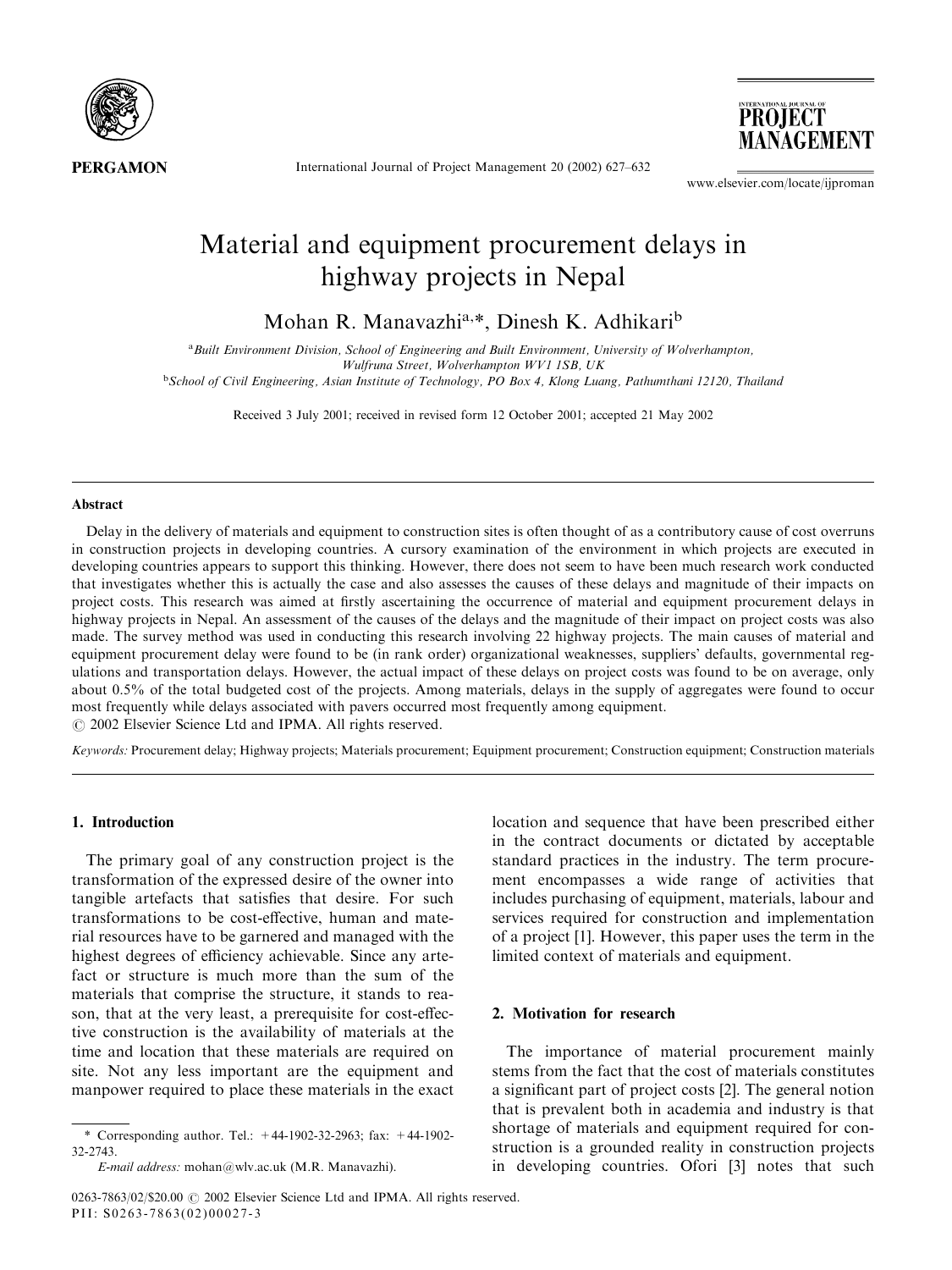shortages are significant and adversely affect these projects. In fact, even a cursory examination of the environments in which construction projects are executed in developing countries will reinforce Ofori's observation. Although there have been a number of research efforts that have dwelt on the broad area of construction in developing countries [4–14], to the best of the authors' knowledge there has not been any prior work done in the area of materials and equipment procurement delays in construction projects. While a comprehensive research effort to ascertain the existence or otherwise of material and equipment shortages on a global scale would be prohibitively expensive and take an inordinate amount of time, Ofori's work does stimulate interest in a more feasible investigation within the narrow confines of particular sectors of the construction industry in a developing country. The motivation for the investigation stems not only from the fact that many developing countries are now undertaking massive infrastructure development projects [15] but perhaps more importantly the effects of poor performance in these projects can prove to be extremely detrimental to the often fragile economies of these countries

#### 3. Research objectives

To help precisely define the scope and objectives of the research, the authors decided to substitute the phrase ''procurement delays'' for ''shortages'' as it was felt that the shortages could in the extreme case be interpreted to mean a shortfall leading to cessation of work on the project. The primary objectives of this research were to: (a) ascertain the occurrence of material and equipment procurement delays in highway projects in Nepal and (b) determine the causes of the delays. The secondary objective was to estimate the impact of the delays on project costs.

#### 4. Research methodology

The survey method was used in this research as it was found to be well suited to the task of collecting the information required. Both qualitative and quantitative information was utilised in the research. Whilst qualitative information was required to establish the incidence of procurement delays and establish the causes of the delays, quantitative information was required to estimate the impact of the delays on project costs. In all, 22 highway projects were surveyed as part of this research.

Primary data was collected with a view to gaining an understanding of the policies and procedures used for materials and equipment procurement. It also helped us obtain general perceptions of the problems in the area of materials and equipment procurement prevalent among the personnel working on the projects and more specifically gain insights into the nature of the manifestations of the causes of procurement delays. The instruments used for collecting primary data were semistructured interviews. The questions used for the semistructured interviews are listed in the Appendix.

The paucity of secondary data sources was a major obstacle that would have been difficult to overcome were it not for the fact that one of the authors had intimate knowledge of the workings of the Nepalese construction industry in general and highway projects in particular. As is the case in many developing countries of the world, most field-related operations in the construction industry are carried out without the help of any form of records of these transactions. This fact probably explains in part, the lack of documented research work in the area. The secondary data obtained was painstakingly collected taking advantage of personal contacts and were predominantly from records in the purchasing departments of firms, site offices and onsite stores. This was supplemented by directed questions addressed to these individuals and the answers elicited were used to fill the gaps in the information required for the research. To answer questions the interviewees often had to refer to their record of events and jottings in personal diaries. The secondary data obtained were the planned order date, actual order date, planned delivery date and actual delivery date for the following items that were most commonly used in highway projects in Nepal:

- 1. Aggregates
- 2. Cement
- 3. Bitumen
- 4. Gravel
- 5. Earthwork equipment
- 6. Asphalt mixer
- 7. Galvanized Iron (G.I.) wire
- 8. Steel Reinforcement
- 9. Compaction equipment

In addition, information on acceleration costs, liquidated damages, labour and equipment usage, sanctioned overtime and overtime rates were obtained. Hiring rates for equipment was obtained from the Department of Roads, Ministry of Works and Transport, His Majesty's Government as amended in January 1998. Costs of liquidated damages were obtained from contract documents of respective projects.

#### 5. Data analysis

The symbols used in this section have the following meanings: